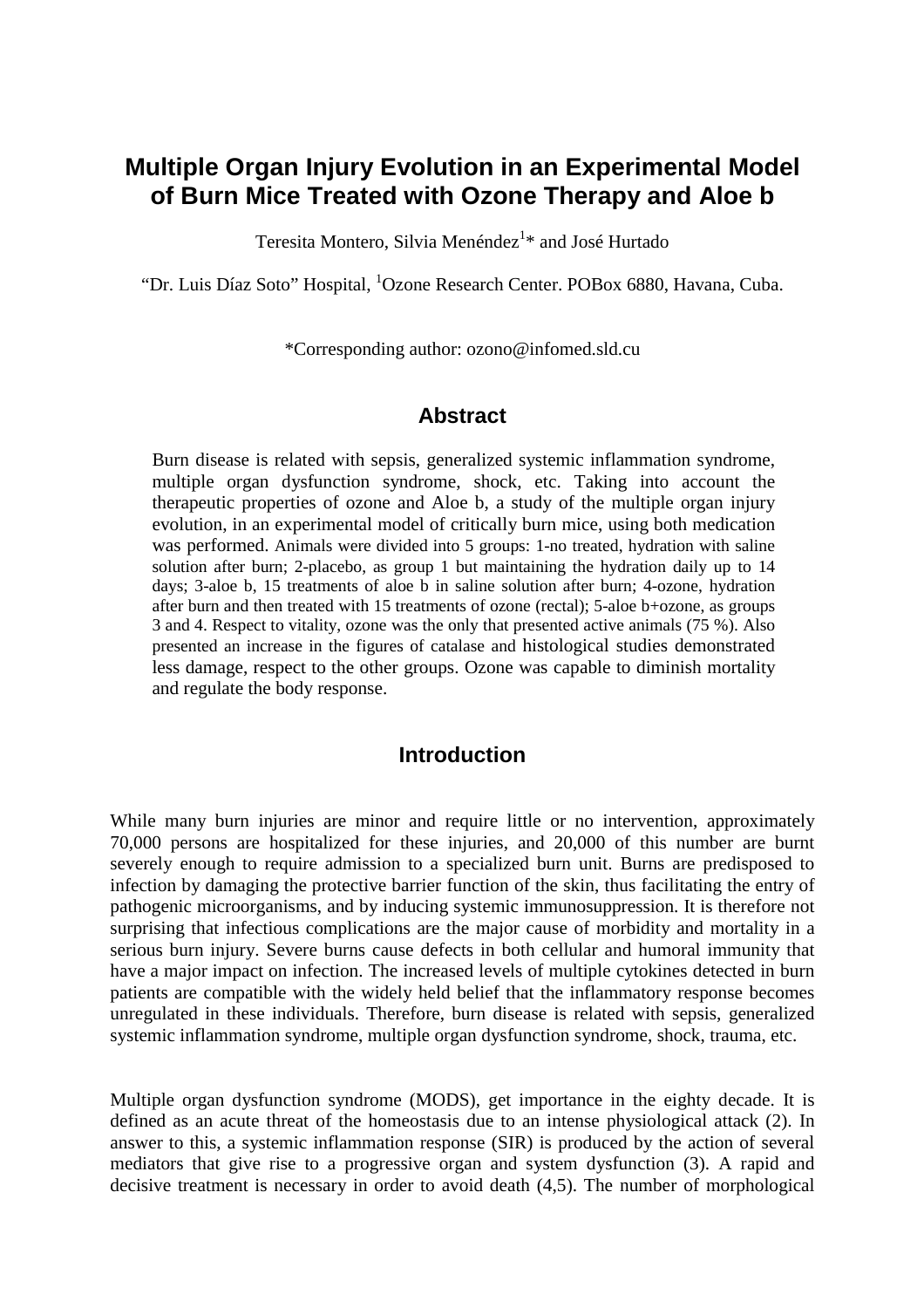alterations found in these death patients was named multiple organ injury (MOI) (6). Thus, MODS is a clinic diagnose, whereas, MOI is a morphologic diagnose. In MODS therapy, the use of immunomodulators (5,7,8) and oxygen supplementation (9), in order to prevent or attenuate the SIR is recommended.

Burn disease produces a loss in the homeostatic control (10,11). Loss of the cutaneous barrier facilitates entry of the patient's own flora and of organisms from the hospital environment into the burn wound. The wound often contains devitalized or frankly necrotic tissue that quickly becomes contaminated with bacteria. Then, the inflammation mediators and proinflammatory cytokines amplify their effects to a systemic scale (12). The study of burn patient necropsies shows the high frequency of MOI (6)

Aloe b, with a recognize therapeutic use, is known by its immunomodulators properties, among others (13). Ozone (O3) has a great germicide power, improve oxygen metabolism, stimulates antioxidant defense systems and is also an immunomodulator. Beside the disinfectant properties, ozone appears to stimulate the phagocytic activity of neutrophils and to modify immunoglobulin levels (14-20).

Taking into account the therapeutic properties of aloe b and ozone, and considering that burn disease is the biggest challenge in intensive care (10), the aim of this paper is to study the histopathological aspects of the MOI in an experimental burn model, using aloe b and ozone.

## **Materials and Methods**

## **Animals and experimental model**

The study was performed with female balb/c mice, weighing between  $20 \pm 2$  g, of 12 weeks old. Animals were maintained in an air filtered and temperature conditioned room (20-22 °C) with a relative humidity of 50-52 %. Mice were fed with standard commercial pellets and water *ad libitum*. Animals were acclimatized during 7 days. Evolution control was made 2 times per day. The studies were made in concordance with the European Union regulations for animal experiments.

The study was performed using an experimental burn model, previously elaborated (21), and consisted in a dry paravertebral burn, with 11 % of area, at 100  $^{\circ}$ C and 20 seconds of exposition.

Ozone was generated by an OZOMED equipment, manufactured by the Ozone Research Center (Cuba).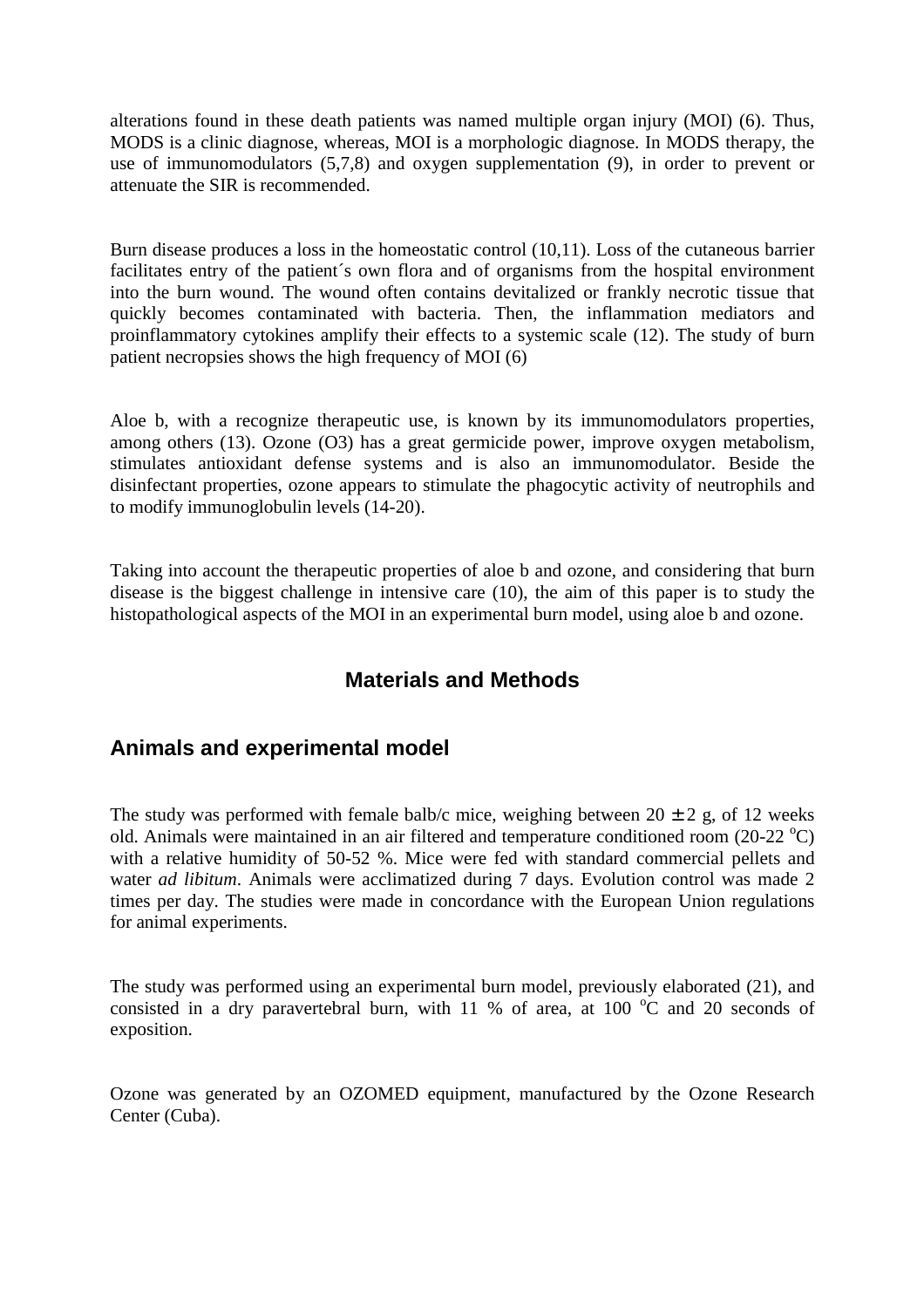## **Experimental Design**

Animals were divided, at random, in 5 groups of 24 animals each and another group (the negative control group, without burn) with 5 animals only:

Group 1- Control without treatment (No treated): burn lesion and after it, hydration with 1 ml of saline solution (SS) (0.9 %), intraperitoneally (IP).

Group 2- Treated with SS (placebo): burn lesion and after it, daily hydration with 1 ml of SS (0.9 %), IP, during 14 days.

Group 3- Treated with aloe b (aloe b): burn lesion and after it, aloe b IP, daily, during 14 days, at doses of 0.15 mg/kg in the first week and 0.10 mg/kg in the second one, prepared in 1ml of SS (0.9 %).

Group 4- Treated with ozone (O3): burn lesion and after it, hydration with 1 ml of SS (0.9 %) IP and then ozone, daily, by rectal administration, during 14 days (0.9 ml of ozone, with a concentration of 37 mg/l, dose= $1.7 \text{ mg/kg}$ )

Group 5- Treated with aloe b and ozone (aloe  $b + O3$ ): burn lesion and after it, aloe b (as group 3) in 1 ml of SS (0.9 %) IP and then ozone (as group 4).

Each group was divided in 4 subgroups (n=6), corresponding to different times of euthanasia: 24 h, 72 h, 7 days and 14 days. The euthanasia used was the immersion on liquid nitrogen during 7 seconds and the necropsy was performed in situ (22,23). Fragments of lung, heart, brain, stomach, gut (1 cm up the ileocecal valve), kidney, suprarenal gland, liver and spleen were studied.

### **Determinations**

Animal vitality was analyzed according to different criteria: dying animals, with few reflex, not eat or move; vital animals, with maintained reflex, that eat and move with limited activity; and active animals, with appropriated reflex and feeding and mobility since 24 h.

The biochemical parameters were determined by spectrophotometric methods using an Ultraspect Plus Spectrophotometer (Pharmacia LKB). In homogenates of the liver left lobule and of the left kidney were measured total superoxide dismutase (SOD) (24), catalase (25) and lipid peroxidation, as malondialdehyde (26).

MOI was evaluated by the presence of lesion in 3 or more organs. Splenitis and reactive hepatitis were considered as a response of the phagocytic-monocyte system. For each case, MOI was evaluated as: 0-negative (no lesions), 1-slight, 2-moderate and 3-intense (27).

The main studied variables were vitality and the presence of MOI. The dependent variables, also studied, were the morphological alterations and the biochemical determinations.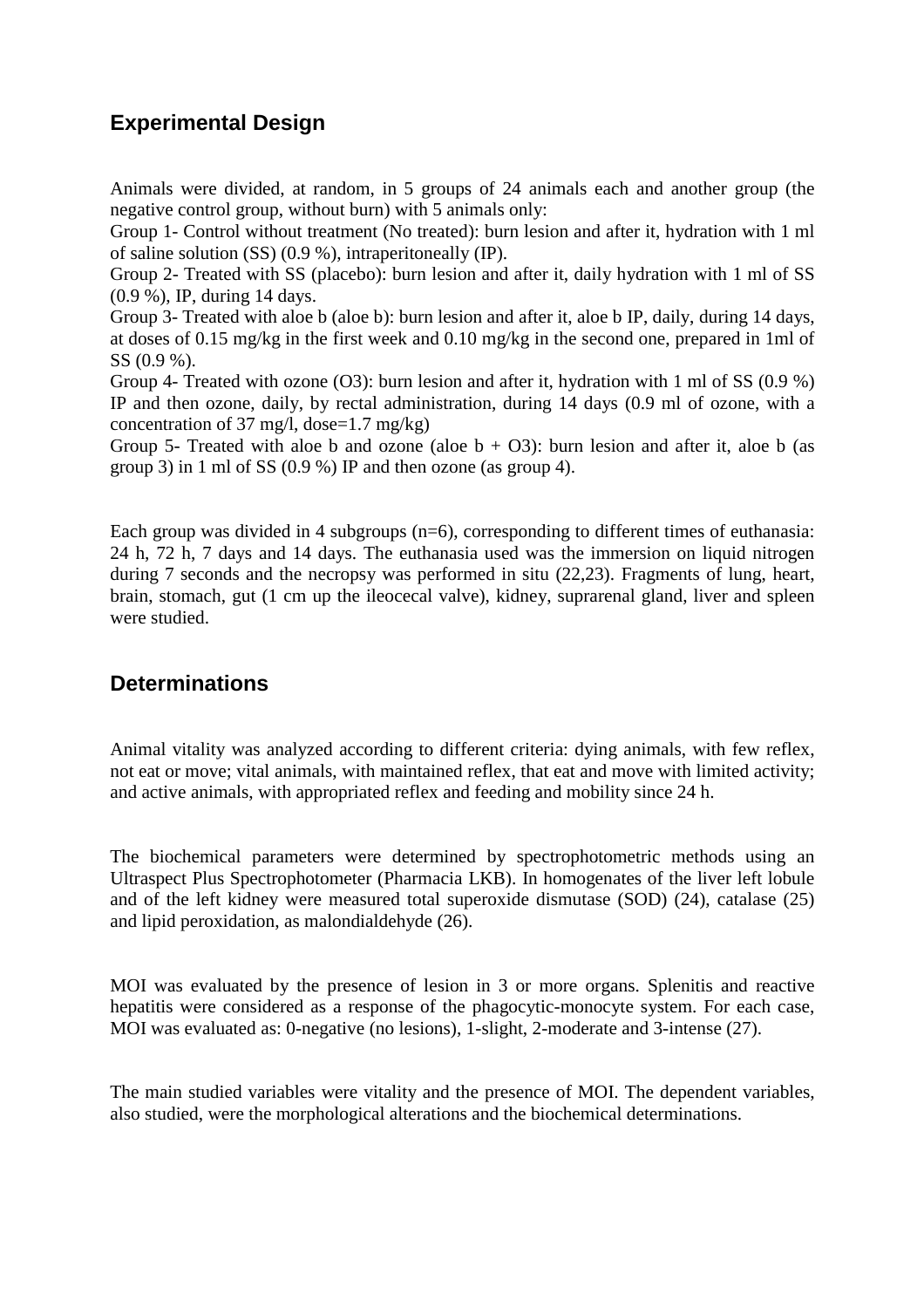#### **Histological study**

Fragments of lung, heart, brain, stomach, gut, kidney, suprarenal gland, liver and spleen were taken and fixed in neutral 10 % formalin, processed and embedded in paraffin. The histological sections were stained with hematoxylin and eosin and evaluated by light microscopy. The histological study was qualitative, according to established criteria for each lesion evaluated in the different organ (27). The study was made, using a magnification of 100x and 400x, in fixed points of observation for each fragment. The count was made in a blind way by the researcher and corroborated by other 2 pathologists.

### **Statistical analysis**

Student´s t test was performed for evaluation of significant differences between groups. G test of contingent tables was used in order to know the dependence between the mortality and vitality among groups, as well as the organ alterations. For the analysis of the oxidative stress parameters, the normality was compared and an analysis of bifactorial variance was performed, taking into account the liver and kidney results in the different groups, in animals died at 24 h (time with a major number of animals in each group). In addition, a multiple comparison test was used (Duncan test); values are expressed by the mean  $\pm$  standard error of mean. Different letters indicate a statistical significance of at least  $p<0.05$ .

### **Results**

Table I shows the mortality (spontaneous or by euthanasia) results in the different studied groups. When the percent is compared  $(t<sub>s</sub>)$ , an unfavorable result is achieved in the group treated with aloe  $b + O_3$ , with 100 % of spontaneous dead (t<sub>s</sub>=10.88, p<0.001). In placebo, aloe b and  $O_3$  no significant differences were obtained between spontaneous dead and euthanasia. The highest percent of euthanasia corresponded to the  $O_3$  group.

| Groups         | Spontaneous % | Euthanasia % | $L_{S}$      |
|----------------|---------------|--------------|--------------|
| No Treated     | 75            | 25           | $5.68$ ***   |
| Placebo        | 50            | 50           | n. s.        |
| Aloe b         | 54.2          | 45.8         | $0.87$ n. s. |
| O <sub>3</sub> | 37.5          | 62.5         | 1.7 n.s.     |
| Aloe $b+O3$    | 100           |              | ***<br>10.88 |

Table I: Mortality (spontaneous or by euthanasia) results in the different studied groups.

\*\*\*  $p<0,001$ ; n. s: no significative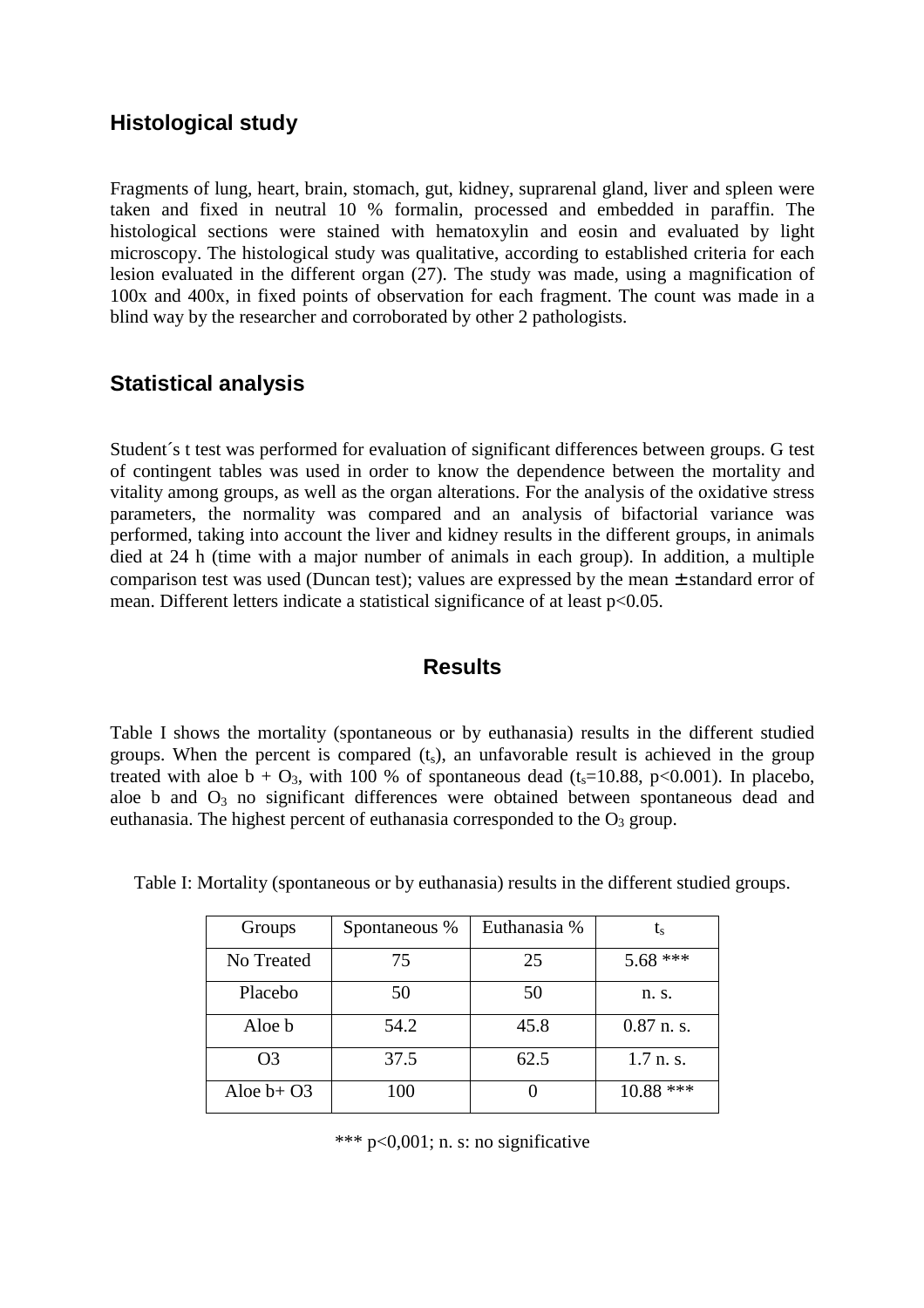As shown in Table II, since 24 h after the burn, animals treated with ozone presented appropriated reflex and mobility (75 % active animals), with a significant difference between dying and active animals  $(G = 18.25, p<0.001)$ . No active animals were found in the other groups.

| Groups        | Dead animals | Dying animals     | Vital animals | Active animals          |
|---------------|--------------|-------------------|---------------|-------------------------|
| $(n = 24)$    | $(\% )$      | $\frac{9}{6}$ )   | (96)          | $\gamma$ <sup>(</sup> ) |
| No treated    | 16.7         | 75                | 8.3           |                         |
| Placebo       |              | 66.7 <sup>a</sup> | 33.3          |                         |
| Aloe b        |              |                   | 100           |                         |
| $O3*$         | 8.33         | 19.5              | 4.17          | 75                      |
| Aloe $b + O3$ | 100          |                   |               |                         |

Table II. Vitality behavior in the different studied groups, 24 h after the burn.

 $*G= 18.25$ , p<0.001, between dying and active animals.  $^{8}62.5$  % of them died before the 48 h.

After the burn, different grades of organ damage were observed In no treated and placebo groups predominated slight and moderate lesions  $(G=126.0, p<0.001)$ . In the ozone group, slight and no lesions were predominated  $(G= 146.06, p<0.001)$  (see Figure 1).



Figure 1. Lung histological study. A: Negative control group; B: No treated group, lung edema of permeability (moderate); C: Ozone group, lung edema of permeability (slight). 400x.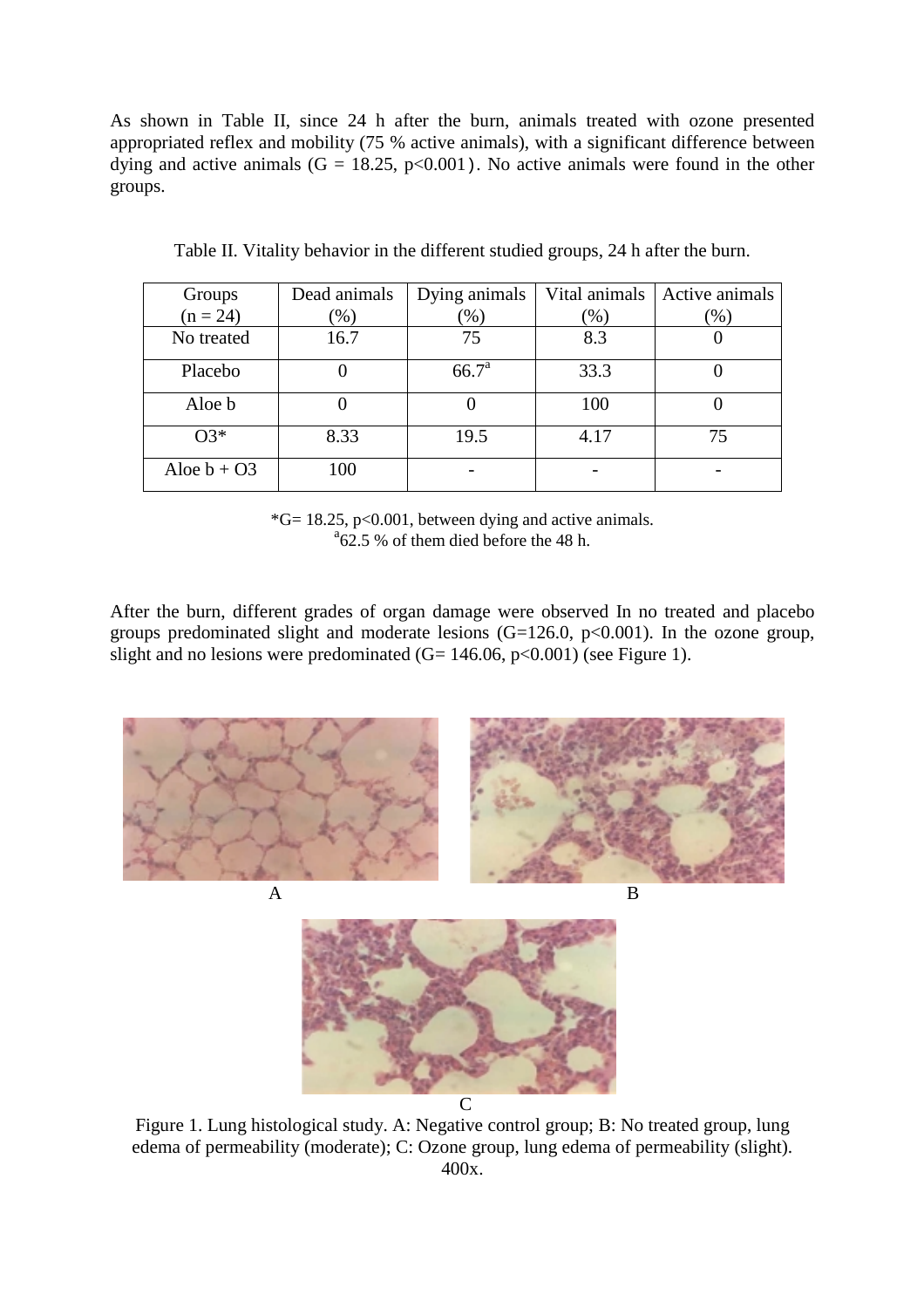Animals treated with aloe b presented slight, moderate and no lesions  $(G=124.752, p<0.001)$ (see Figure 2). Reactive hepatitis and splenitis were found in all the groups submitted to the burn. Aloe b group showed a slight response in these parameters. Sepsis was found in placebo group.



Figure 2. Kidney histological study. A: Negative control group; B: No treated group, acute tubular necrosis (moderate); C: Aloe group, acute tubular necrosis (slight). 400x.

A variable behavior, between the MOI intensity and the different studied groups was observed  $(G= 45.11, p<0.001)$ . In the percent analysis  $(t<sub>s</sub>)$ , animals of the treated group (placebo, aloe b and ozone) presented MOI in the slight grade, being favorable, with significance difference in the ozone group ( $t_s$  = 5.74, p<0.001). Even though, aloe group had more animals that presented MOI in the slight grade than in placebo group, their figures were not significatives (see Table III). No treated group presented 100 % of moderate MOI, slight grade was not observed.

Table III**.** Different grades of MOI in the different studied groups.

| Groups     | n  | Slight MOI $(\%)$ | Moderate MOI (%) |             |
|------------|----|-------------------|------------------|-------------|
| No treated |    |                   | 100              |             |
| Placebo    | 12 | 16.66             | 83.33            | $3.57***$   |
| Aloe b     |    | 36.36             | 63.63            | $1.29$ n.s. |
| O3         |    | 93.33             | 6.66             | $5.74***$   |

\*\*\*p<0.001; (n.s.= no significative)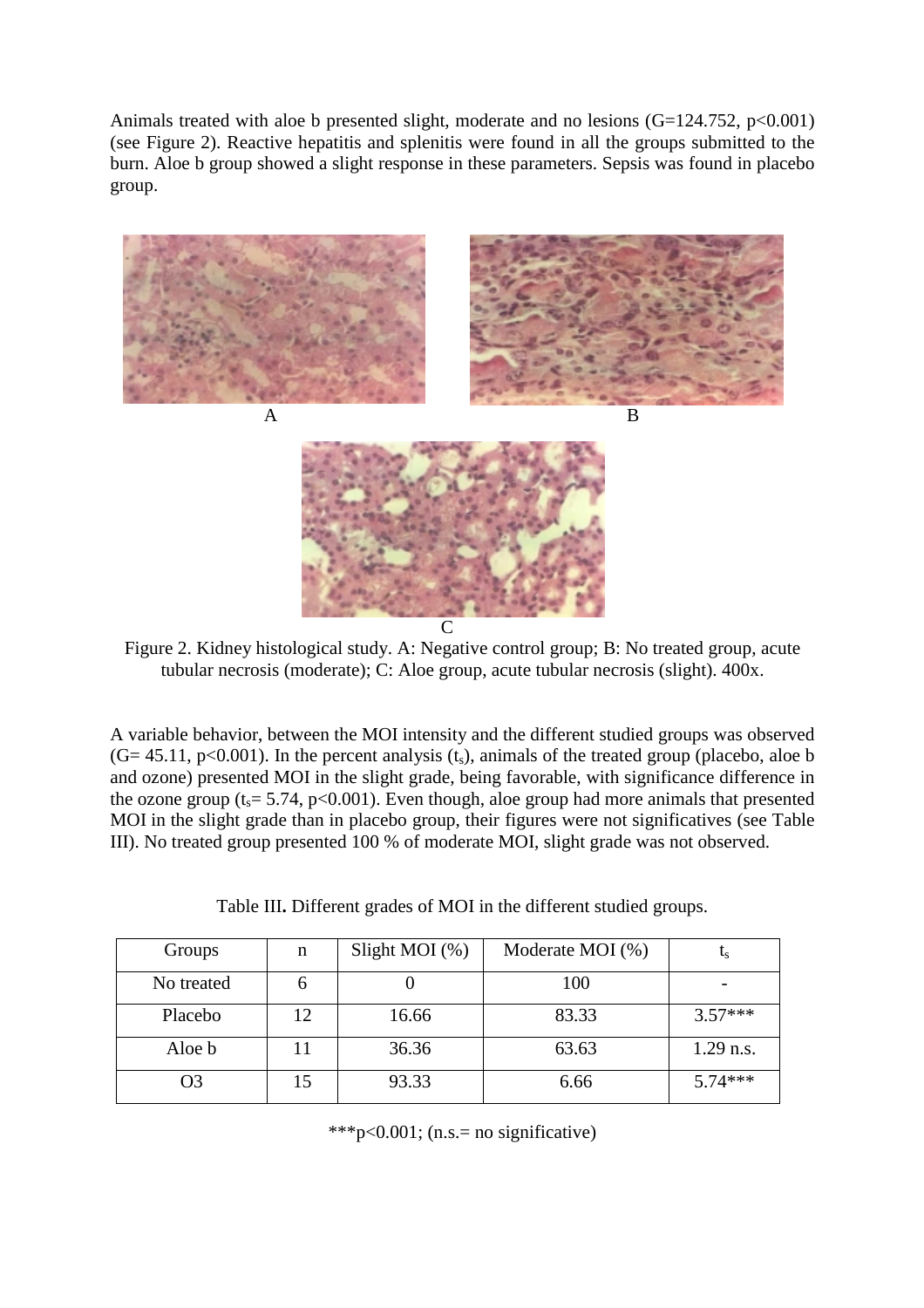The oxidative stress parameters presented similar behavior in the studied organs (liver and kidney). SOD did not show important variations in the study. Liver MDA figures increased progressively in placebo group. In ozone group, MDA increase at 24 h and after that its figure were as that of negative control group. Respect to CAT, in ozone group, a significant increase was observed at 24 h. This increase in CAT (a scavenger of hydrogen peroxide) is in relation with the high vitality and MOI results (slight grade of damage) observed in a high per cent of animals treated with ozone. In aloe b group, no significative variation was found.

| Groups           | Organs | $MDA$ (nmol/ml)         | CAT (U/ml)                    |
|------------------|--------|-------------------------|-------------------------------|
| Negative control | Liver  | $1.33 \pm 0.10^c$       | $346.1 \pm 32.1$ <sup>c</sup> |
|                  | Kidney | $0.76 \pm 0.02^c$       | $275.9 \pm 15.9^c$            |
| No treated       | Liver  | $3.45 \pm 0.18^b$       | $434.2 \pm 45.2^b$            |
|                  | Kidney | $2.79 \pm 0.17^b$       | $281.7 \pm 18.3^c$            |
| Placebo          | Liver  | $4.62 \pm 0.15^{\circ}$ | $342.3 \pm 21.1$ <sup>c</sup> |
|                  | Kidney | $1.54 \pm 0.09^c$       | $382.9 \pm 23.3$ <sup>c</sup> |
| Aloe b           | Liver  | $1.48 \pm 0.07^c$       | $578.9 \pm 55.1^b$            |
|                  | Kidney | $1.52 \pm 0.06^{\circ}$ | $273.1 \pm 13.2$ <sup>c</sup> |
| O3               | Liver  | $3.16 \pm 0.12^b$       | $719.2 \pm 55.3^{\circ}$      |
|                  | Kidney | $3.09 \pm 0.11^b$       | $835.9 \pm 57.8^{\circ}$      |

Table IV. Behavior of malondialdehyde (MDA) and catalase (CAT) in liver and kidney, 24 hours after the burn, in the different studied groups.

Duncan test. Different letters indicate significant differences of at least p<0.05.

### **Discussion**

The daily hydration, in the placebo group, made possible to extend animal life. It was reaffirmed that hydration is necessary in burn disease therapy (28). Aloe b treatment has not presented the expected response. However, a significant difference between aloe b group and placebo and no treated groups, in the grade of lesions was observed. Slight lesions were observed in aloe b and ozone groups. However, ozone group achieved an important survival, due to hydration and its beneficial effects, as for example a supplementary tissue oxygen (14,29) and immunomodulator capacity.

The therapeutic properties of aloe b and ozone (14-20,29,30), applied separately in the burn disease showed good results. Both shared immunomodulator properties (15,16,31-37). Ozone, being an oxidant, could promote organ stress inducing an enhancement of the endogenous protective mechanism in order to attenuate the burn injury. The phenomenon can be described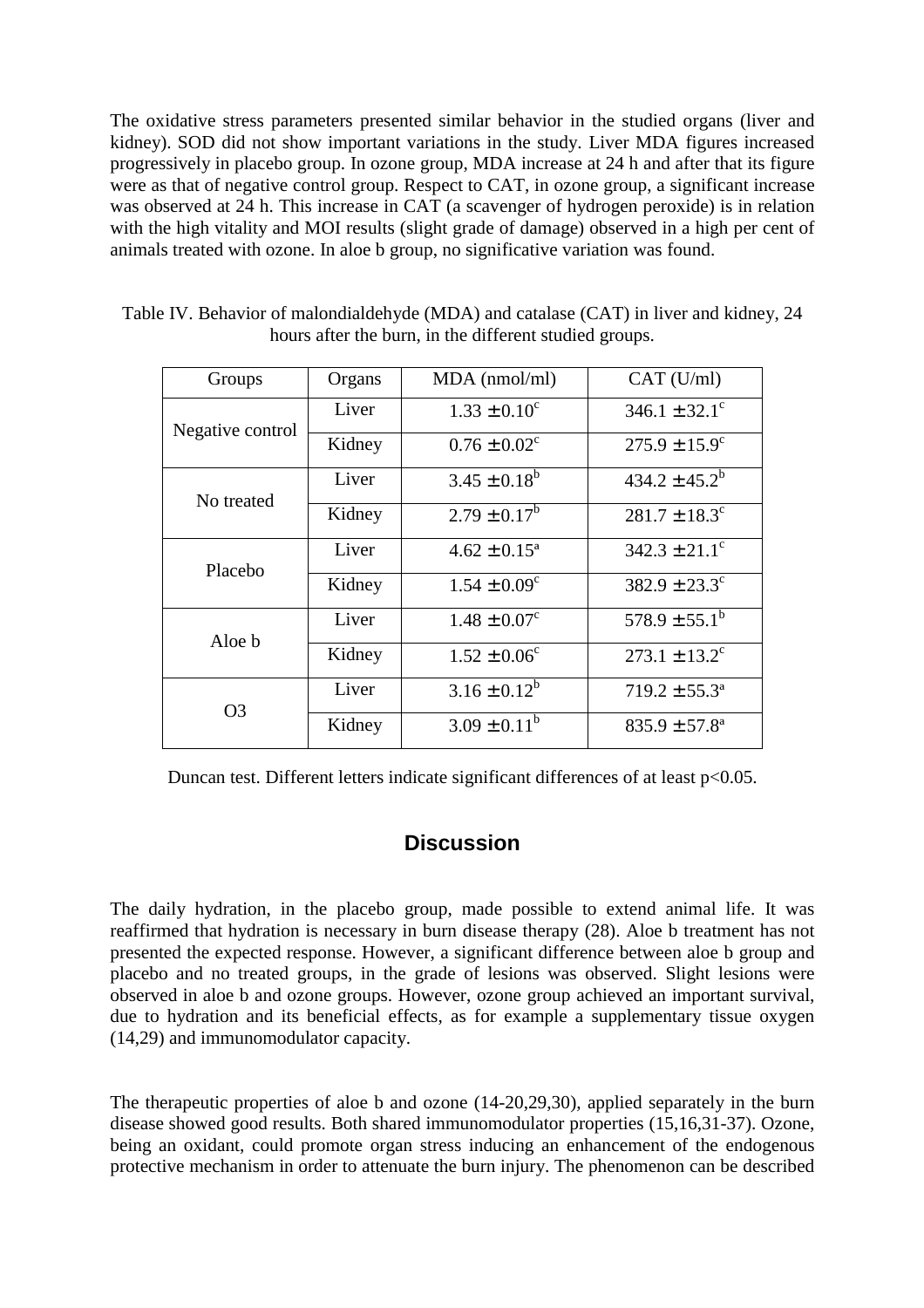as an induction of tolerance to O3 and reactive oxygen species (ROS) generated by toxic agents and has been denominated as an oxidative preconditioning (17). Also, it is reported that aloe b stimulates the antioxidant defense system (38,39).

However, the combination of aloe  $b + O3$ , in the presence of the burn, was lethal for all the animals of this group. Taking into account the existed knowledge about both products and the rapid establishment of the lesions that produced the death, this phenomenon was explained by an excessive formation of free radicals. The burn disease ¨per se¨ produces a great quantity of free radicals, either by the direct effect of the burn or by the SIR that is involved (40,41). In the other hand, the aloe b injections are made from a macerate of cortical parts and plant gel. The cortical part is rich in anthraquinones (13,42), that in his chemical structure have various rings of benzene, with increased in hydroxyl groups, that can react and produce ROS. Ozone, by its mechanism of action, produces a controlled oxidative stress. In this situation (using aloe  $\bar{b}$  + O3) can account a phenomenon of potentiation of ROS, that together with the free radicals that are produced in the burn, saturate the antioxidant defense system. This chain reaction, difficult to control, can produce the animal death in the first 24 h. Future studies in this line are necessary in order to prove this situation.

Respect to microvacuolar hepatic steatosis observed it was presented in 50 % of no treated, placebo and aloe b groups and only in 20 % of the animals treated with ozone and in a slight grade. Hepatic cellular tumefaction was observed in almost all animals, except in the ozone group, where 4 animals have not presented this damage and in 66.7 % the alterations were slight. It has been demonstrated that 15 sessions of ozone applied rectally, before a damage produced by intraperitoneal carbon tetrachloride, protected the liver, obtaining good results in the hepatic histology (17). The same protection was observed in kidneys of animals treated with ozone after the burn, as referred previously (19). In this study, ozone is used after the damage and in general, a favorable response is achieved in the burn animals treated with it.

The reactivity of the immunologic system was evaluated by the presence of reactive hepatitis and splenitis. It was presented in almost all animals, but in the ozone group was observed in 100 %, in slight grade. The results obtained of the reactivity of the phagocytic- monocyte system, evaluated in liver and spleen, corresponded with the SIR that burns produced as causal factor (27).

Whereas MODS define the progressive fall of the functions of different organs, MOI is the morphological change that produces the function failure. It constitutes the first cause of death and is the greatest complication in burn patients, provoking up to 70 % of mortality in intensive care units (43).

An increase in CAT figures was observed 24 h after the burn, in animals treated with O3. This was in relation with animal best evolution and less morphological alterations. It is known that hydrogen peroxide  $(H_2O_2)$  is a strong oxidant agent, with half life time superior to other ROS, and play a significative role in the oxidative stress injury associated to burn (44). In the presence of various transition metals, especially iron and copper,  $H_2O_2$  is rapidly converted to the extremely reactive hydroxyl free radical. This is related with the capacity of  $H_2O_2$  to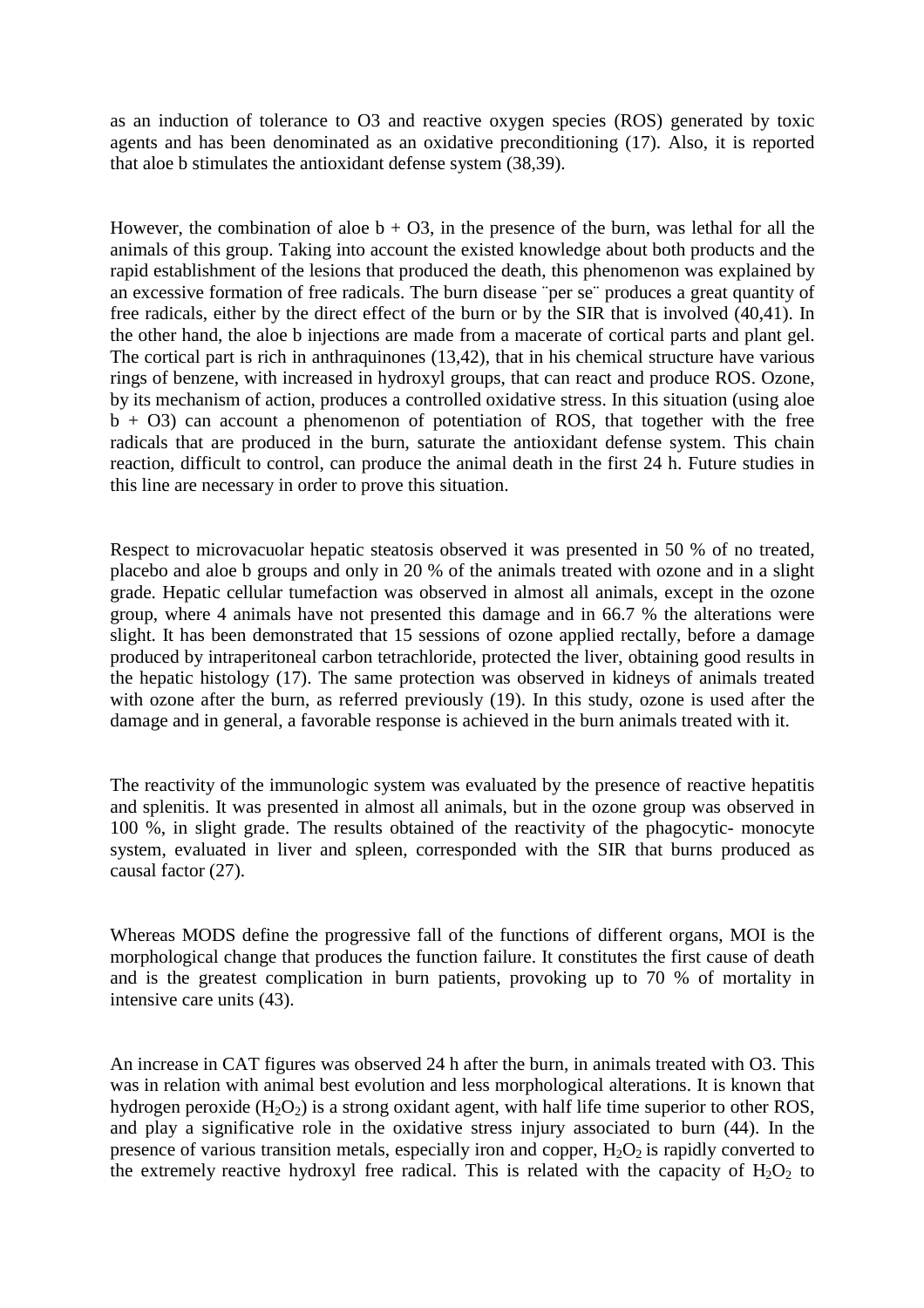oxidize proteins and to cause DNA damage. CAT converts  $H_2O_2$  to water and oxygen. Also, a significative decrease of lipid peroxides (measured as MDA) was observed in the ozone group, with respect to the rest of the groups, after 24 h. It has been proved (17-20), as in this study, the increase in the antioxidant defense system produced by ozone treatment.

In aloe b group the response, according to evolution, morphological changes and biochemical parameters, was stable, with few changes among the different variables. This behavior is in relation with the immuno response given by the hepatic and splenic reactivity observed in this group, as slight grade for both organs. The presence of oligosaccharides of mannose for the transport of intracellular proteins and glycoproteins, is important (45). The immunomodulator effect of aloe b is found in the gel of the plant, constituted fundamentally by polysaccharides of mannose, being its mechanism of action linked to this biochemical distribution. In this group, vital animals, with morphologic lesions, between slight and moderate, were found. The mechanisms of action that justified these results are not well clarified, but it appears that neither the lymphoid proliferation nor the stimulation of the antioxidant defense are involved, because both of them remained stables.

### **Conclusions**

In the experimental model studied, with a mortality higher than 75 %, similar to an extreme critical burn patient, the application of aloe b and ozone, separately, showed favorable results in the animal evolution and morphology (slight and moderate grades). Also, both treatments have permitted a good survived with better quality of life. No side effects were observed. Comparing aloe b and ozone, better results were achieved in the ozone group: higher percent of active animals and slight MOI, as well as stimulation of the antioxidant defense system. It was reaffirmed that hydration is necessary in burn disease therapy. In no treated group, the evolution was the worst, with 100 % moderate MOI and 75 % dying animals.

## **Key Words**

Ozone; aloe b; experimental burn model; multiple organ injury; systemic inflammatory response.

#### **References**

- 1. Fauci, A.S., Braunwald, E., Isselbacher, K.J., Wilson, J.D., Martin, J.B., Kasper, D.L., Hauser, S.L. and Longo, D.L. *Harrison's Principles of Internal Medicine. 14th Edition Vol.2* (New York, USA: McGraw-Hill Companies, Inc., 1998), p.838-839, ISBN 0-07- 020293-1.
- 2. ACCP/SCCM Consensus Conference. ¨Definitions for sepsis and organ failure and guidelines for the use of innovaties therapies in sepsis¨, *Chest*, 101(6):1644-1655 (1992).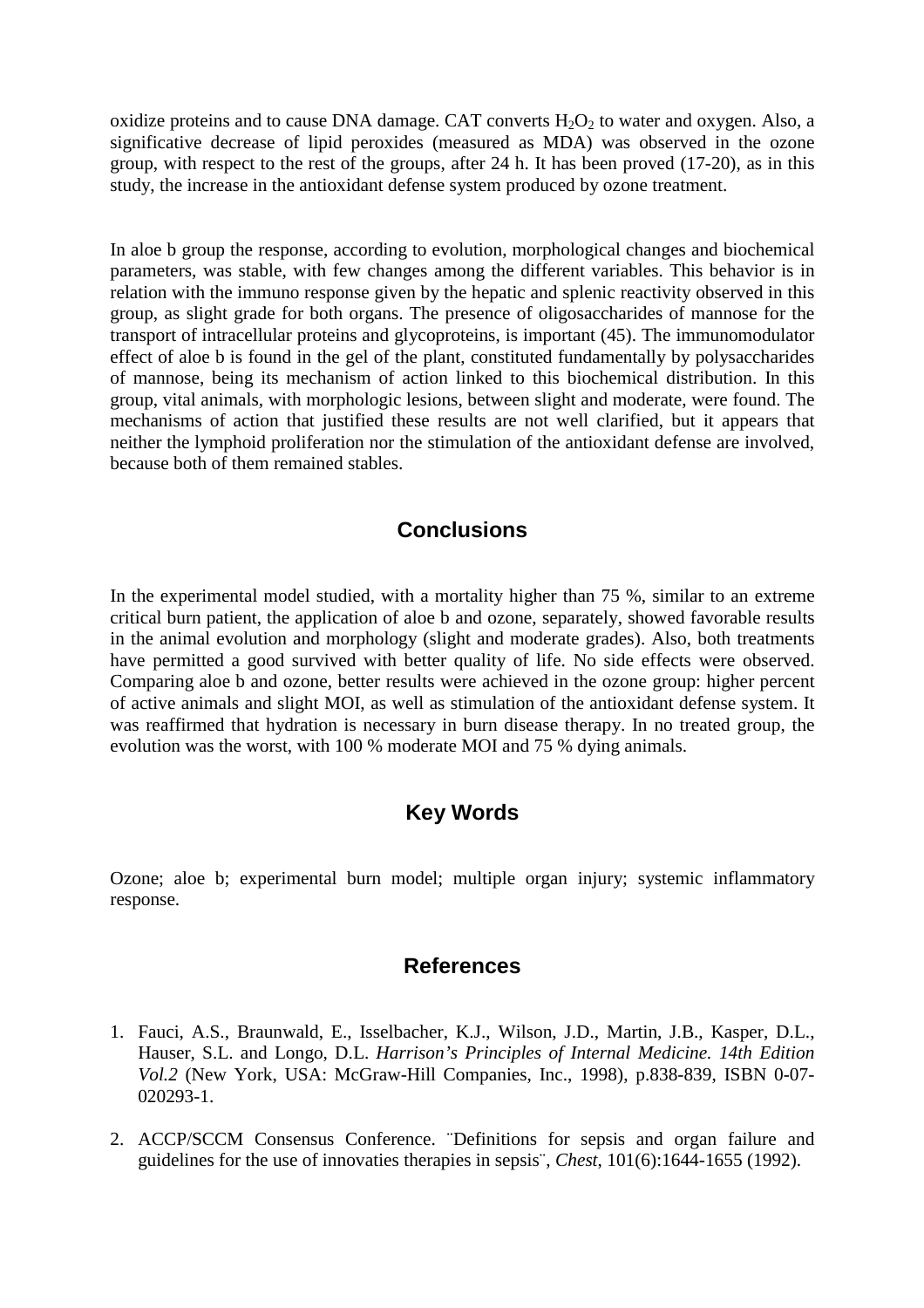- 3. Goris, R.J., Boekhurt, T.P., Nuytinck, J.K., Gimbrere, J.S. ¨Multiple organ failure: generalized autodestructive inflammation?¨, *Arch. Surg*., 120:1109-1115 (1985).
- 4. Marshall, J.C., Cook, D.J., Christou, N.V. ¨Multiple organ dysfunction score: a reliable descriptor of a complex clinical outcome¨, Crit. Care Med., 23:1638-1652 (1995).
- 5. Pomelov, V.O., Zhumadilo, Zh.Sh. ¨Síndrome de insuficiencia múltiple de órganos en cirugía¨, *Khir*., 7:151-61 (1990).
- 6. Hurtado de Mendoza. J,E,, Montero. T,, Walwyn. V,, Álvarez, R. ¨Daño multiorgánico en autopsias realizadas en Cuba en 1994¨, *Rev. Cubana Med. Milit*., 26:19-26 (1997).
- 7. Crowley, K., Phelan, D. ¨Septicemia and the prevention of multiorganic failure. The intensive care perspective¨, *In. Med. J*., 83(3):121-124 (1990).
- 8. Hartl, W.H., Herndo, D., Wolfe, R.R. ¨Kinin prostaglandin system, its therapeutic value in surgical stress¨, Crit. Care Med., 18(10):1167-1174 (1990).
- 9. Antonsson, J.B., Fiddian-Grenn, R.G. ¨The role of the gut in shock and Multiple System Organ Failure¨, Clinical Review. Eur. J. Surg., 157:3-12 (1991).
- 10. Nguyen, T.T., Gilpin, D.A., Meyer, N.A., Herndon, D.N. ¨Current treatment of severely burned patients¨, *Annals of Surgery*, 223 (1):14-25 (1997).
- 11. Arturson, C. ¨Pathophysiology of the burn wound and pharmacological treatment. The Rudi Hermans Lecture -1995", *Burns*, 22 (4):255-273 (1995).
- 12. Lofgren, O., Palmer, B., Theodorsson, E., Torkvist, L., Ludenberg, T. ¨Contribution of the sensory and sympathetic nervous system to scalding-induced edema in the rat paw¨, *Burns*, 24(3):188-195 (1998).
- 13. González-Quevedo, M. *Compendio de investigaciones sobre el Aloe barbadensis Miller (Sábila) cultivada en Cuba.* (La Habana, Cuba: Imprenta Dirección Política de las FAR, 1990), p.1-20.
- 14. Viebahn, R. *The use of ozone in Medicine,* 3rd English edition (Iffezheim, Germany: ODREI-Publishers, 1999), p.80-119.
- 15. Bocci, V. ¨Ozonization of blood for the therapy of viral diseases and immunodeficiencies. A hypothesis¨, *Medical Hypotheses*, 39:30-34 (1992).
- 16. Bocci, V. ¨Autohemotherapy after treatment of blood with ozone. A reappraisal¨, *J. Int. Med. Res.,* 22:131-144 (1994).
- 17. León, O.S., Menéndez, S., Merino, N., Castillo, R., Sam, S., Pérez, L., Cruz, E., Bocci, V. "Ozone oxidative preconditioning: a protection against cellular damage by free radicals", *Mediators of Inflammation*, 7: 289-294 (1998).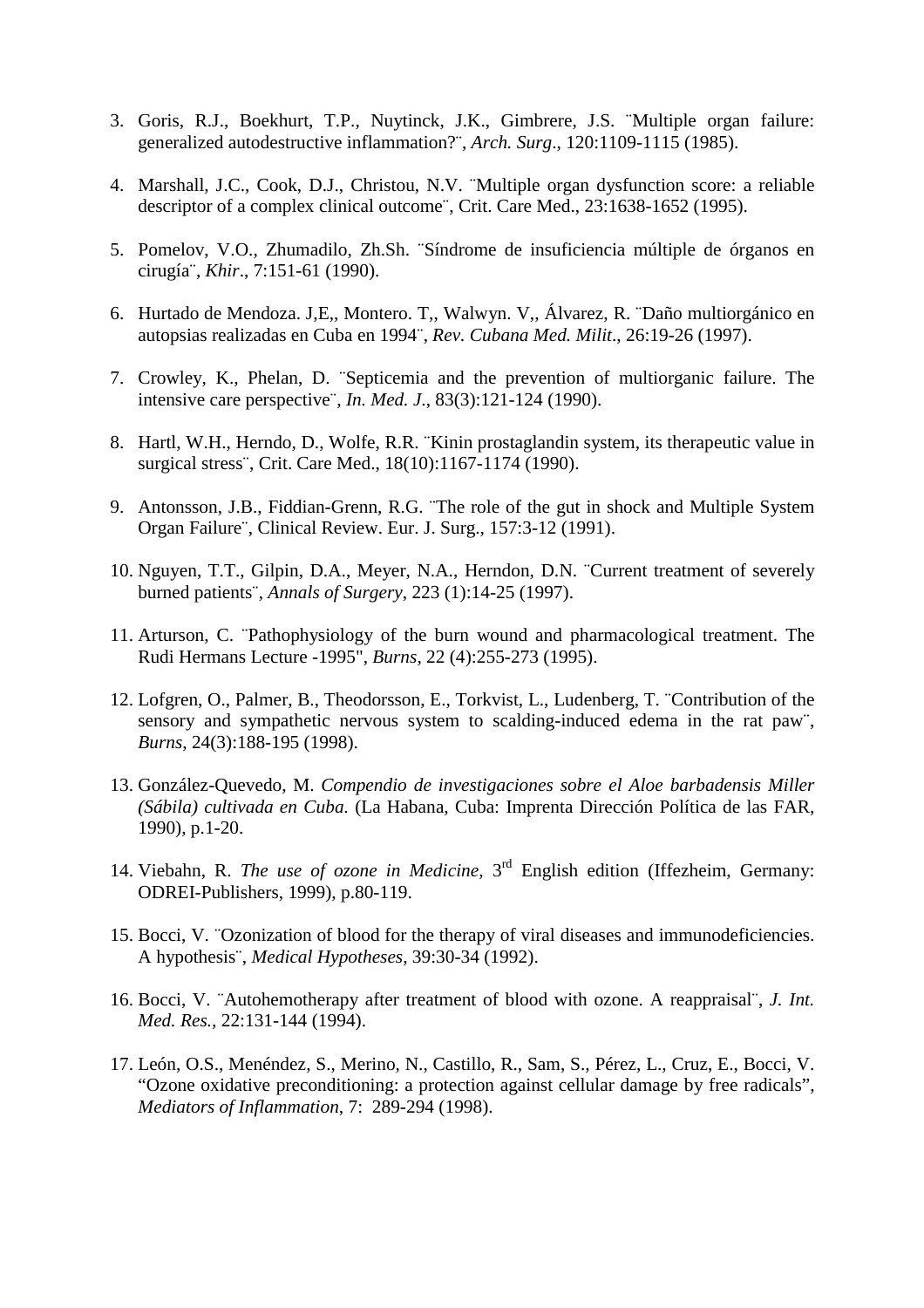- 18. Hernández, F., Menéndez, S., Wong, R. "Decrease of blood cholesterol and stimulation of antioxidative response in cardiopathy patients treated with endovenous ozone therapy", *Free Rad. Biol. Med*., 19:115-119 (1995).
- 19. Barber, E., Menéndez, S., León, O.S., Barber, M.O., Merino, N., Calunga, J.L.,Cruz, E., Bocci, V. "Prevention of renal injury after induction of ozone tolerance in rats submitted to warm ischemia", *Mediators of Inflammation*, 8:37-41 (1999).
- 20. Candelario-Jalil, E., Mohammed-Al-Dalain, S., León, O.S., Menéndez, S., Pérez-Davidson, G., Merino, N., Sam. S., Ajamieh, H.H. "Oxidative preconditioning affords protection against carbon tetrachloride-induced glycogen depletion and oxidative stress in rats", *J. Appl. Toxicol*., 21 (2001) (in press).
- 21. Hurtado de Mendoza, J., Rodriguez, M., Cubero, O. ¨Elaboración de un modelo experimental de quemadura II: estudio del sexo, edad, tiempo de exposición y supervivencia¨, *Rev. Cubana Med. Milit*., 2(1):59-71 81993).
- 22. *Procedimientos en autopsias veterinarias*. (La Habana, Cuba: Editorial Ciencia y Técnica, 1968), p. 87.
- 23. Boehringer Mannheim. Biochemica Information. *A Revised Biochemical Reference Source. Enzymes for Routine 1st edition* (Berlin, Germany: Boehringer Mannheim, 1987), p.80-81.
- 24. Boehringer Mannheim. Biochemica Information. *A Revised Biochemical Reference Source. Enzymes for Routine 1st edition* (Berlin, Germany: Boehringer Mannheim, 1987), p.15-16.
- 25. Makris, P.E., Tsairis, D.A. ¨The ratio MDA/MDA2 as a new index of platelet hyperactivity¨, *Haemostasis*, 15:331-336 (1975).
- 26. Montero, T.G., Hurtado de Mendoza, J.A., Cabrejas, O.A., Almarales, M.A. ¨Histopatología del Daño Múltiple de Órganos en un modelo experimental de ratón quemado¨, Rev. Cubana Med. Milit. 2001 (in press).
- 27. Borges, H., García, R. *Manual de procedimientos de diagnóstico y tratamiento en Caumatología y Cirugía Plástica.* Tomo I. (La Habana, Cuba: Editorial Pueblo y Educación, 1984), p.1-50.
- 28. Antoszewski, Z., Kulej, J., Wygledowski, M., Kozakiewski, L., Moszkowicz, T., Chmurzewska, H. ¨Some aspects of ozone therapy¨, *Przegl. Lek*., 54(7-8):561-564 (1997).
- 29. Stuart, R.W., Lefkwitz, D.L., Lincoln, J.A., Howard, K., Gelberman, M.P., Lofkwitz, S.S.. ¨Upregulation of phagocytosis and conditioned activity of macrophages exposed to the immunostimulant, acemannan¨, *J. Immunopharmacol*., 19(2):75-82 (1997).
- 30. Bocci, I. ¨A reasonable approach for the treatment of HIV infection in the early phase with ozone therapy (autohemotherapy). How "inflammatory" cytokines may have a therapeutic role?¨, *Mediators of Inflammation*, 3:315-21 (1994).